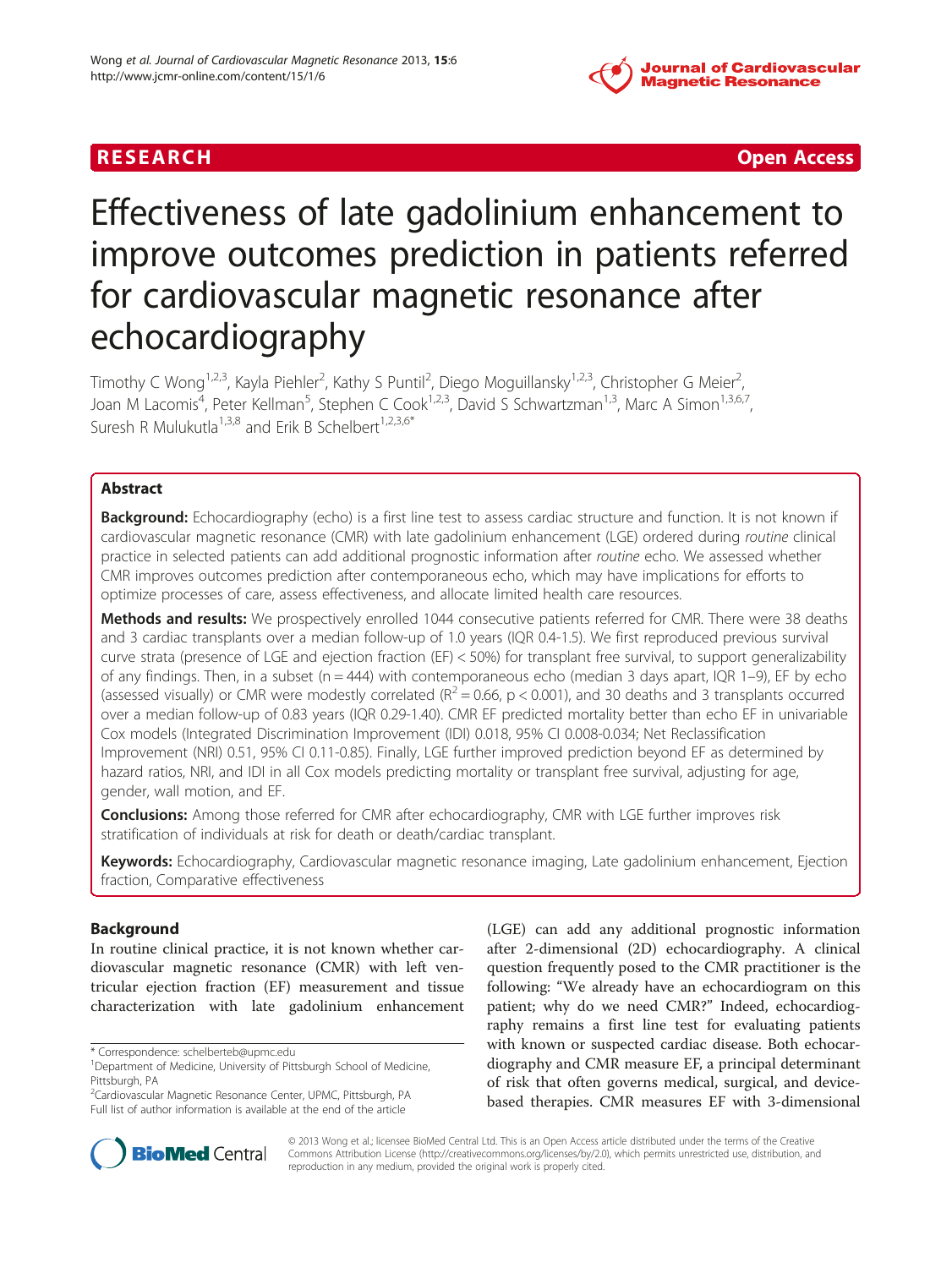(3D) techniques which appear superior to 2D techniques employed by echocardiography [[1\]](#page-8-0) that are prone to

error related to suboptimal acoustic windows, off axis images, foreshortening of the apex, endocardial dropout, and confounding by wall motion abnormalities. [[2,3\]](#page-8-0) In addition, while echocardiography detects prognostically relevant wall motion abnormalities, [[4\]](#page-8-0) it cannot readily characterize myocardial tissue composition. Myocardial tissue composition characterized by late gadolinium enhancement (LGE), may improve outcomes prediction beyond EF. [[5,6\]](#page-8-0) Whether the potential advantages of CMR regarding EF and LGE translate into added prognostic ability after 2D echocardiography in selected patient populations remains unproven.

Demonstrating prognostic contributions for a given modality has considerable relevance from several perspectives. Both patients and their physicians rely on risk stratification to individualize care and optimize therapy, and there is a need to understand the strengths and limitations of imaging modalities. Comparisons of risk assessment across modalities underlie efforts to assess comparative effectiveness, optimize processes of care, and allocate limited healthcare resources. If CMR with LGE further refines risk stratification after echocardiography in selected clinical populations, then CMR would demonstrate a potential to improve care through improved patient selection for interventions and more efficient allocation of healthcare resources, despite the higher expense of CMR upfront.

We studied only patients referred for clinical CMR when deemed appropriate by their physicians. The specific aim was to assess in a "real world" population the effectiveness of CMR after echocardiography for the prediction of 1) all-cause mortality, or 2) cardiac transplant-free survival. Clinicians used these data for patient management, and so they are inherently valid and legitimate parameters worthy of further study. This study was not designed to compare efficacy which has been previously reported. [[1,7](#page-8-0),[8](#page-8-0)] Thus, in this effectiveness study we prospectively enrolled consecutive patients at the time of clinical CMR referral at our institution and compiled echocardiography and CMR data and "aged with our cohort". [[9](#page-8-0)] The a priori intent of CMR and echocardiography data collection at time of CMR was to compare their ability to predict subsequent outcomes. First, we sought to verify generalizability and confirm the findings of previous work demonstrating that LGE adds incremental prognostic value beyond EF by CMR in consecutive patients. [[5](#page-8-0)] Demonstrating generalizability, i.e., that CMR data are reproducible across CMR centers, is useful to support any subsequent claims of effectiveness. Then, in a subset with contemporaneous echocardiography we tested the hypothesis that EF assessed by CMR was a stronger predictor than EF assessed qualitatively. Finally, we tested the hypothesis that LGE would provide added predictive ability beyond contemporaneous echocardiography EF as determined by net reclassification improvement (NRI) and integrated discrimination improvement (IDI) from Cox regression models predicting either death or transplant free survival. Together, these data would support the potential for added prognostic value of CMR after echocardiography in selected patients.

# **Methods**

# Patient population

After approval of the protocol from the Institutional Review Board (IRB) which complied with the Declaration of Helsinki, we prospectively recruited 1,044 consecutive adult patients as they were referred for clinical CMR at the University of Pittsburgh Medical Center (UPMC) Cardiovascular Magnetic Resonance Center. Inclusion criteria were the provision of verbal and written informed consent, the ability to undergo a complete contrast enhanced CMR scan which required a glomerular filtration rate ≥30 mL/min/1.7 m<sup>2</sup> and the absence of other known contraindications to CMR scanning. This group constituted the "reproducibility cohort" to assess the reproducibility of the general findings of Cheong et al. [\[5](#page-8-0)].

In the sample, there was a subset of 451 individuals who had contemporaneous echocardiography defined arbitrarily as within 3 weeks of CMR (median 3 days, IQR 1–9 days). Patients with known or suspected stressinduced ("takotsubo") cardiomyopathy  $(n = 6)$ , a condition where the EF can change rapidly, were excluded from the cohort. Those with significantly large acute myocardial infarctions or areas at risk, defined arbitrarily but conservatively by peak troponin I levels >10 ng/mL  $(0.1 \text{ ng/ml detection limit})$ , were excluded  $(n = 1)$  if the CMR scan was acquired more than 6 days apart, due to concerns of confounding related to interval recovery of stunned myocardium. Thus, 444 patients formed the "echocardiography cohort." CMR and echocardiograms were acquired between September 2009 to August 2011.

We captured data elements that reflect routine clinical practice in order to maximize generalizability. Demographic and comorbidity data were determined according to the medical record and patient interview at the time of CMR scanning. Data related to CMR or echocardiography were recorded from the final clinical reports. Study data were collected and managed using REDCap (Research Electronic Data Capture) electronic data capture tools hosted at the University of Pittsburgh. [[10\]](#page-8-0) Vital status was ascertained by Social Security Death Index queries and medical record review. To identify individuals who received cardiac transplant, we cross referenced our database with the University of Pittsburgh Medical Center Cardiothoracic Transplantation Program's Transplant Patient Management System,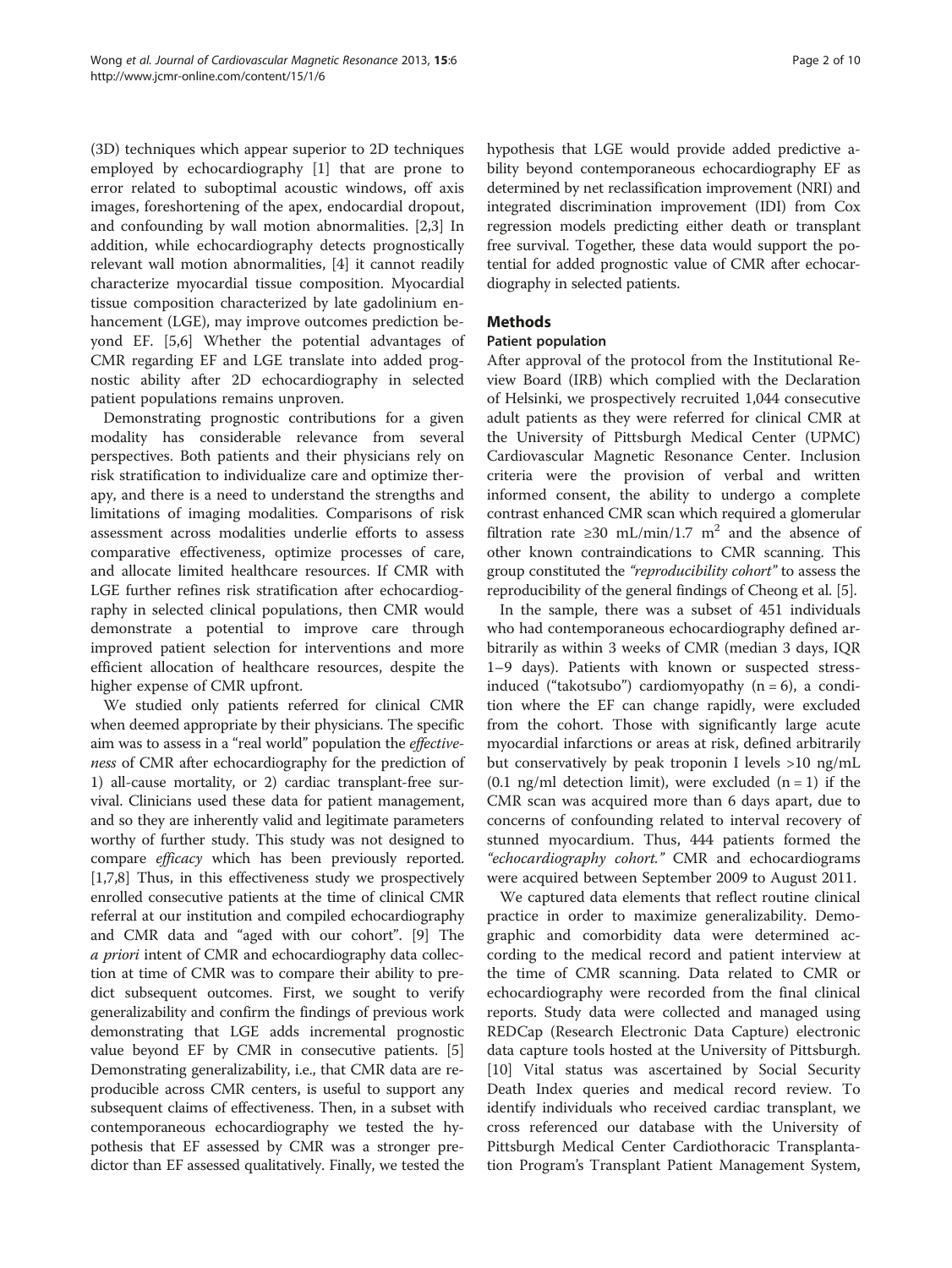which prospectively collects data for all transplant patients and is IRB approved.

# Echocardiography

All echocardiography exams except for 27 in the echocardiography cohort and 129 in the reproducibility cohort were acquired at the University of Pittsburgh Medical Center with commercially available systems read by 9 experienced echocardiographers. This echocardiography laboratory is accredited by the Inter Societal Accreditation Commission - Echocardiography (ICAEL). Nearly all EFs were assessed by visual estimation which assigned values with discrete increments of  $\Delta$  5% from 0-75% with the exception of 7 subjects who had EF measured by biplane Simpsons' method. [[2\]](#page-8-0) Echocardiography contrast agents to improve endocardial border definition were used in 37 subjects. The presence of regional wall motion abnormalities which may be viewed as a potential surrogate for myocardial infarction or LGE was also recorded.

# CMR scans

# Cine CMR

All patients underwent clinical CMR scans by dedicated CMR technologists with a 1.5T Siemens Magnetom Espree (Siemens Medical Solutions, Erlangen, Germany) and a 32 channel phased array cardiovascular coil. The exam included standard breath held segmented cine imaging with steady state free precession (SSFP). [[11\]](#page-8-0) Left ventricular EF was measured without geometric assumptions from short axis stacks of end diastolic and end systolic cine frames (slices 6 mm thick, 4 mm apart, 30 frames per cardiac cycle). [\[11](#page-8-0)] In the presence of arrhythmia or inability to breath hold  $(n = 38)$ , we employed non-segmented real-time cines over at least 4 seconds to identify end systole accurately with parallel imaging factors of 4, and lower spatial resolution (e.g., 96×192 matrix) to maximize temporal resolution (e.g.., <75 msec/frame) without compromising the ability to ascertain myocardial borders.

# Late gadolinium enhancement

Late gadolinium enhancement (LGE) imaging [[11\]](#page-8-0) was performed 10–20 minutes after a 0.2 mmol/kg intravenous gadoteridol bolus (Prohance, Bracco Diagnostics, Princeton, NJ). To optimize detection of grossly evident LGE abnormality, we used phase sensitive inversion recovery pulse sequences to increase signal to noise ratios, correct for surface coil intensity variation, and render signal intensity proportional to T1 recovery; we used both segmented gradient echo and single shot steady state precession sequences [[12](#page-8-0),[13](#page-8-0)].

# Statistical analysis

Categorical variables were summarized as percentages, and continuous variables were summarized by their median and interquartile range. Nonparametric statistics were employed for continuous variables after non-normality was identified by visual inspection of distributions with further confirmation by the Shapiro Wilk test. Since echocardiography EFs were reported as small ranges of  $\Delta$  5%, we used the midpoint of the range to compare to CMR EFs which were discrete values. Statistical tests were two sided, and p < 0.05 was considered significant. Chi square tests compared associations between categorical variables, and Wilcoxon rank sum tests compared associations between continuous variables. Linear regression and Bland-Altman analysis were performed to compare contemporaneous EF derived from echocardiography or CMR. Survival analysis employed the log rank test or Cox regression. Results were similar regardless of whether we used the date of CMR as time zero for follow-up or the date of echo as time zero for follow-up; we report the latter since CMR mostly followed echocardiography. The number of events limited the number of predictor variables to permit roughly 10 events per predictor variable. Proportional hazards assumptions were verified by Schoenfeld residuals and nonsignificant time interaction terms for EF and LGE. There was no statistical interaction in Cox regression models between LGE and EF regardless of EF modality or endpoint (death or transplant free survival). We summarized the added predictive ability of CMR data by computing the integrated discrimination improvement (IDI) and net reclassification improvement (NRI). The IDI measures the improvement of a new model's average sensitivity without sacrificing average specificity. The NRI measures the correctness of reclassification of subjects based on their predicted probabilities of events using the new model [\[14,15](#page-8-0)]:

 $NRI = #$  events moving up  $- #$  events moving down) /# events) + (# nonevents moving down − # nonevents moving up)/# nonevents)

where events moving up or down are more or less likely, respectively, to experience events as rated by the new model. The NRI ranges from 0–2. Statistical analyses were performed using SAS 9.2 (Cary, NC).

# Results

# Patient characteristics

The contemporaneous echocardiography cohort subset was similar to the parent reproducibility cohort (Table [1](#page-3-0)). In the echocardiography cohort, the median time difference between echocardiography and CMR was 3 days (IQR 1–9 days). Most CMR exams were ordered to evaluate for scar in either the ischemic or nonischemic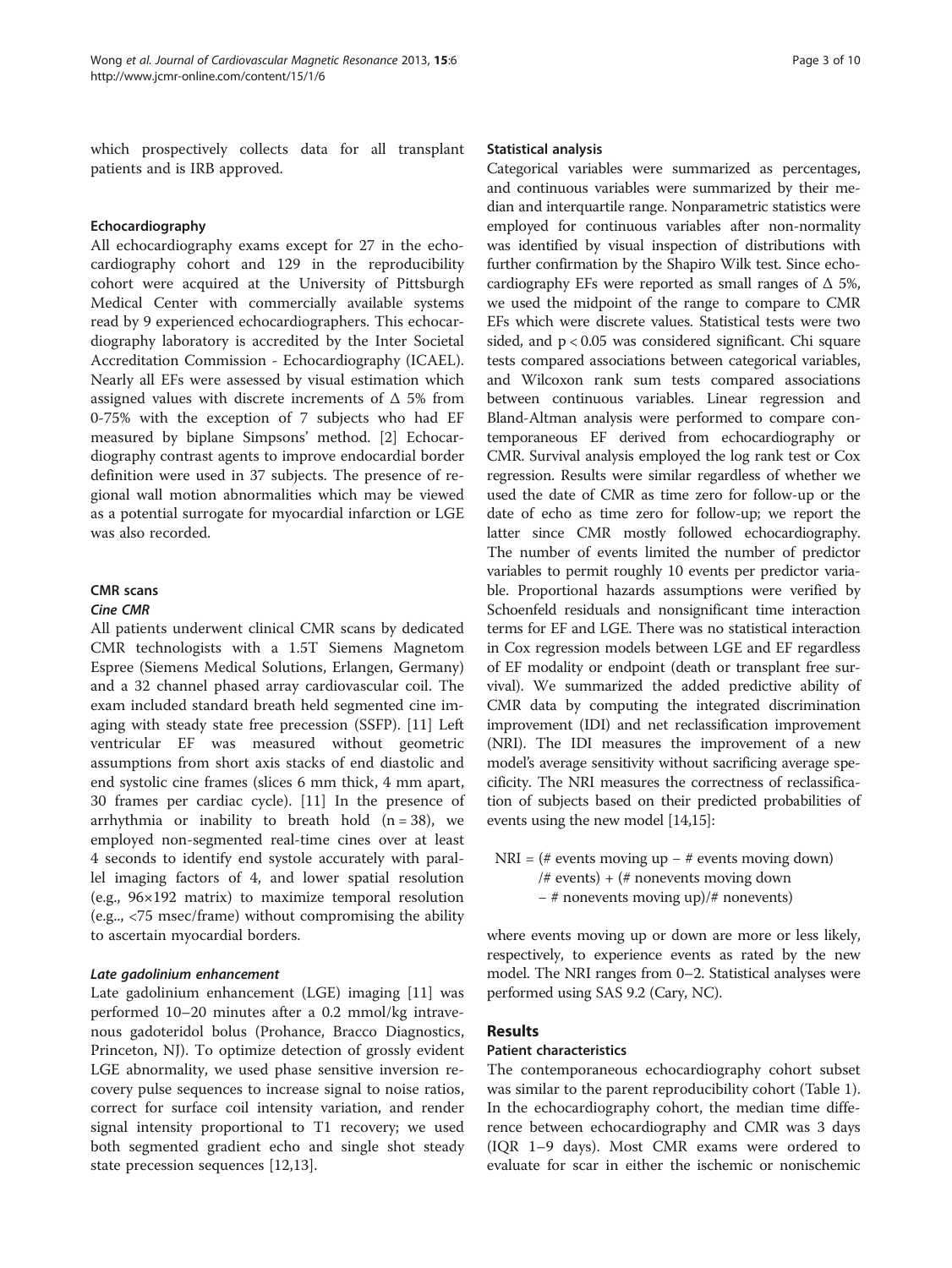# <span id="page-3-0"></span>Table 1 Patient characteristics

| Variable                                                        | <b>Reproducibility</b><br>cohort                              | Contemporaneous<br>echocardiography<br>cohort<br><b>Frequency or</b><br>median<br>(interquartile range)<br>$N = 444$ |  |
|-----------------------------------------------------------------|---------------------------------------------------------------|----------------------------------------------------------------------------------------------------------------------|--|
|                                                                 | Frequency or<br>median<br>(interquartile range)<br>$N = 1044$ |                                                                                                                      |  |
| <u>Demographics</u>                                             |                                                               |                                                                                                                      |  |
| Age (years)                                                     | 54 (42–65)                                                    | 55 (44–65)                                                                                                           |  |
| Female                                                          | 41%                                                           | 36%                                                                                                                  |  |
| White race                                                      | 88%                                                           | 88%                                                                                                                  |  |
| Black race                                                      | 8.5%                                                          | 8.1%                                                                                                                 |  |
| General Indication for<br>CMR exam                              |                                                               |                                                                                                                      |  |
| Known or suspected<br>cardiomyopathy                            | 31%                                                           | 36%                                                                                                                  |  |
| Possible coronary<br>disease (stress testing<br>or viability)   | 31%                                                           | 30%                                                                                                                  |  |
| Vasodilator stress<br>testing                                   | 17%                                                           | 17%                                                                                                                  |  |
| Evaluation for<br>arrhythmia substrate                          | 21%                                                           | 25%                                                                                                                  |  |
| Mass or thrombus                                                | 3%                                                            | 3%                                                                                                                   |  |
| Hospitalization status                                          |                                                               |                                                                                                                      |  |
| Inpatient                                                       | 33%                                                           | 36%                                                                                                                  |  |
| Comorbidity                                                     |                                                               |                                                                                                                      |  |
| Hypertension                                                    | 45%                                                           | 51%                                                                                                                  |  |
| Diabetes                                                        | 17%                                                           | 19%                                                                                                                  |  |
| Dyslipidemia                                                    | 35%                                                           | 37%                                                                                                                  |  |
| Current cigarette<br>smoking                                    | 15%                                                           | 20%                                                                                                                  |  |
| Atrial fibrillation or<br>flutter                               | 6%                                                            | 8%                                                                                                                   |  |
| Body mass index (kg/<br>m <sup>2</sup>                          | 28.1 (24.4-33.4)                                              | 28.1 (24.1-33.2)                                                                                                     |  |
| Obstructive coronary<br>artery disease (>70%<br>by angiography) | 19%                                                           | 20%                                                                                                                  |  |
| Prior coronary bypass                                           | 8%                                                            | 8%                                                                                                                   |  |
| Prior percutaneous<br>coronary intervention                     | 14%                                                           | 15%                                                                                                                  |  |
| Prior heart failure<br>documented in medical<br>records         | 18%                                                           | 22%                                                                                                                  |  |
| Laboratory, CMR, or<br>Echocardiography data                    |                                                               |                                                                                                                      |  |
| Glomerular filtration<br>rate (mL/min/1.73 m <sup>2</sup> )     | 82 (66–102)                                                   | 81 (66–105)                                                                                                          |  |

# Table 1 Patient characteristics (Continued)

| Ejection fraction by<br>echocardiography (%) | 58 (34–63) | 58 (38 - 63) |
|----------------------------------------------|------------|--------------|
| Ejection fraction by<br>CMR (%)              | 58 (47-65) | $55(38-63)$  |
| Late gadolinium<br>enhancement (LGE)         | 42%        | 52%          |
| Myocardial infarction by<br>I GE             | 19%        | 22%          |

setting, or to evaluate for arrhythmogenic substrate; approximately 1 in 5 CMR scans employed vasodilator stress testing. In 355 subjects (80%), echocardiography preceded CMR. The final reports indicated that 76 of the 444 (17%) echocardiograms were rated as technically difficult by the interpreting physician.

# Reproducibility of CMR survival data

In the larger reproducibility cohort, there were 38 deaths and 3 cardiac transplants over a median follow-up of 1.0 years (IQR 0.4-1.5 years). Using CMR data only, we obtained very similar relationships between the Kaplan-Meier survival curve strata for transplant free survival compared to the prior work of Cheong et al. [[5\]](#page-8-0) as shown in Figure [1](#page-4-0). Thus, simple risk stratification schemes based on EF < 50% and LGE were reproducible and generalized to our center.

# Ejection fraction by echocardiography or CMR and relation to mortality

While EF by echocardiography and CMR were correlated and exhibited similar median EF measures (58% vs. 55%), the correlation plot exhibited considerable scatter (Figure [2\)](#page-5-0), and CMR only explained 2/3 of the variation in EF by echocardiography as shown by the  $R<sup>2</sup>$  of 0.66. The relation between CMR EF and echocardiography EF was not influenced by the time difference between the two tests ( $p = 0.8$ ), and there was no interaction with time between the two tests ( $p = 0.7$ ). The differences in EF did not vary as a function of the time difference between the two tests ( $p = 0.9$ ). Bland Altman analysis revealed minimal bias (Figure [2\)](#page-5-0). Importantly, disagreement was most prominent in the middle of the EF spectrum where clinical decision making relies most heavily on accurate EF determination. When the EF measures were placed into clinically meaningful categories (i.e., EF < 30% which indicates potential eligibility for defibrillator implantation, or EF <50% which indicates eligibility for medical therapy [\[16](#page-9-0)]) 102 individuals (23%) were classified differently (Figure [2,](#page-5-0) panel C).

There were 30 deaths and 3 cardiac transplants in 444 patients in the echocardiography cohort over a median follow-up of 0.83 years (IQR 0.29-1.40 years). In univariable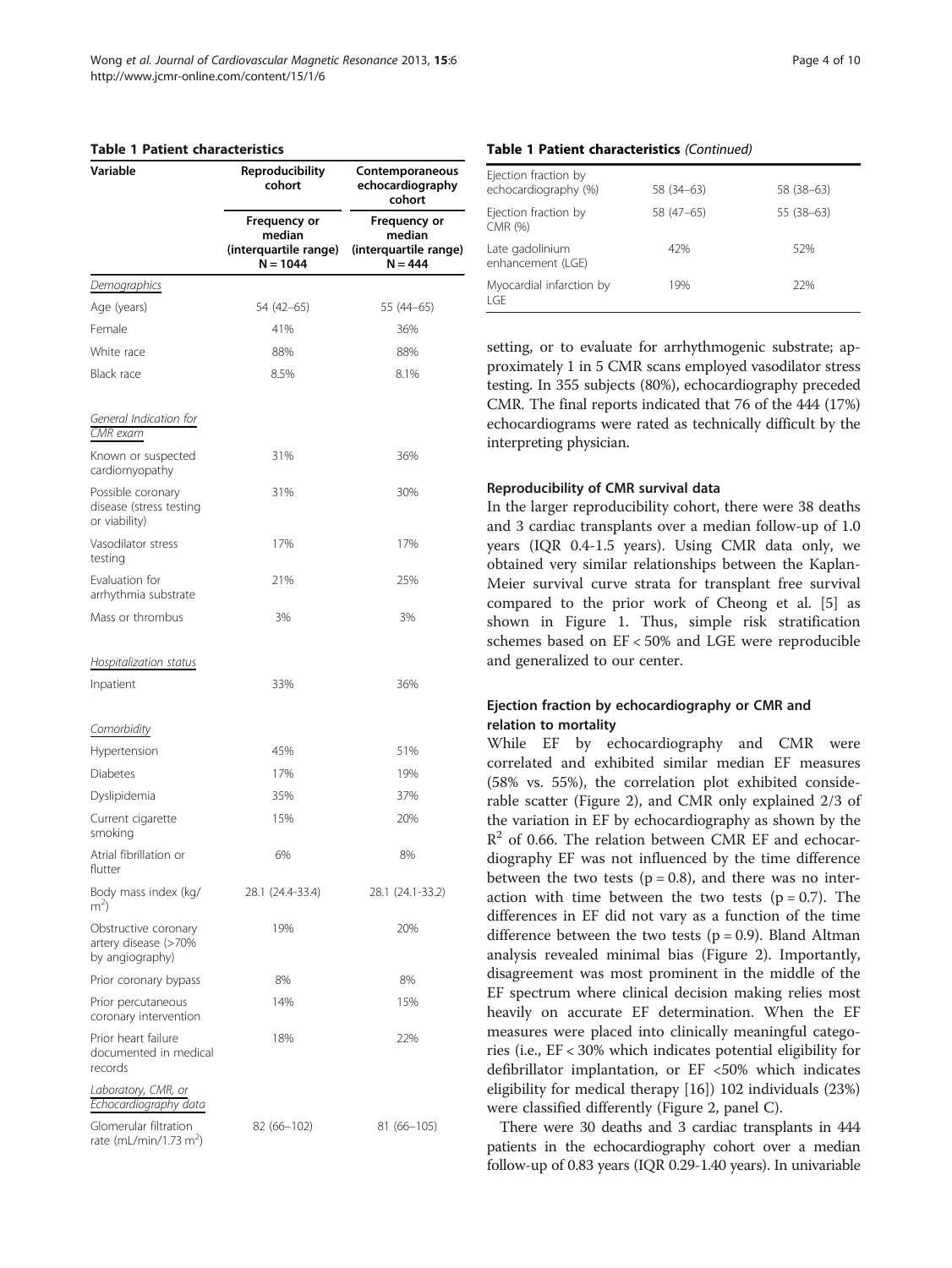<span id="page-4-0"></span>

Cox regression models, contemporaneous EF measures by echocardiography or CMR were both related to mortality (HR 1.05, 95% CI 1.02-1.07, and HR 1.05, 95% CI 1.03- 1.07, respectively for every 1% decrement in EF). Yet, the association with all cause mortality or transplant free survival measured by the Wald  $\chi^2$  was higher for EF measured by CMR compared to EF measured by echocardiography (21.5 versus 17.3 for death, respectively; 26.0 versus 20.1 for transplant free survival, respectively).

A univariable Cox regression model with CMR EF significantly improved prediction of adverse events and significantly reclassified patients at risk compared to a univariable Cox regression model with echocardiography EF (mortality: IDI 0.018, 95% CI 0.008-0.034; NRI 0.51, 95% CI 0.11-0.85; transplant free survival: IDI 0.026, 95% CI 0.013-0.045; NRI 0.61, 95% CI 0.25-0.94). These data, shown graphically in Figure [3](#page-6-0) indicate that CMR EF stratifies risks of adverse events significantly better than echocardiography EF, and that CMR EF reclassifies individual patients culminating in improved prediction of adverse events.

# Added prognostic value of late gadolinium enhancement

In the echocardiography cohort, adding LGE data (expressed as a binary variable) to Cox models containing contemporaneous EF measured by echocardiography improved risk stratification. Adjusting for age, EF measured by echocardiography, and regional wall motion abnormalities detected by echocardiography, the presence of LGE was strongly associated with adverse outcomes (HR 5.44, 95% CI 1.62-18.3 for death; HR 5.71, 95% CI 1.71-19.1 for death or cardiac transplant) as shown in Figure [4.](#page-6-0) CMR data in the form of LGE alone refines risk stratification even with pre existing contemporaneous echocardiography EF.

LGE added also predictive ability beyond EF as determined by the Net Reclassification Index (NRI) and the Integrated Discrimination Improvement (IDI) in all multivariable Cox regression models predicting all cause mortality or predicting transplant free survival as shown in Table [2.](#page-7-0) These data indicate that LGE significantly improves the Cox regression model risk stratification for death or transplant free survival beyond age, gender, regional wall motion assessment by echocardiography, and EF measurement, regardless of whether EF was measured by CMR or echocardiography. Specifically, LGE improves the discrimination of the models (IDI) and improves the classification of individual patients (NRI).

# **Discussion**

This study supports the utility of CMR after contemporaneous echocardiography in selected patients. We demonstrate for the first time that CMR can refine prediction of mortality and transplant free survival, even when contemporaneous 2D echocardiography with EF and wall motion assessment is available. Our data suggest that CMR derived EF and 2D echocardiography derived EF assessed visually are not always equivalent for individual patients, not because of systematic bias, but because of imprecision by echocardiography. Among those referred for CMR, echocardiography derived EF appeared to misclassify 23% of patients when EF is divided into clinically relevant categories. Accordingly, CMR derived EF was a significantly better predictor of all cause mortality or transplant free survival in our cohort. Furthermore, beyond issues related to EF measurement, LGE data in particular may significantly improve the prediction of all cause mortality and transplant free survival beyond preexisting echocardiography EF data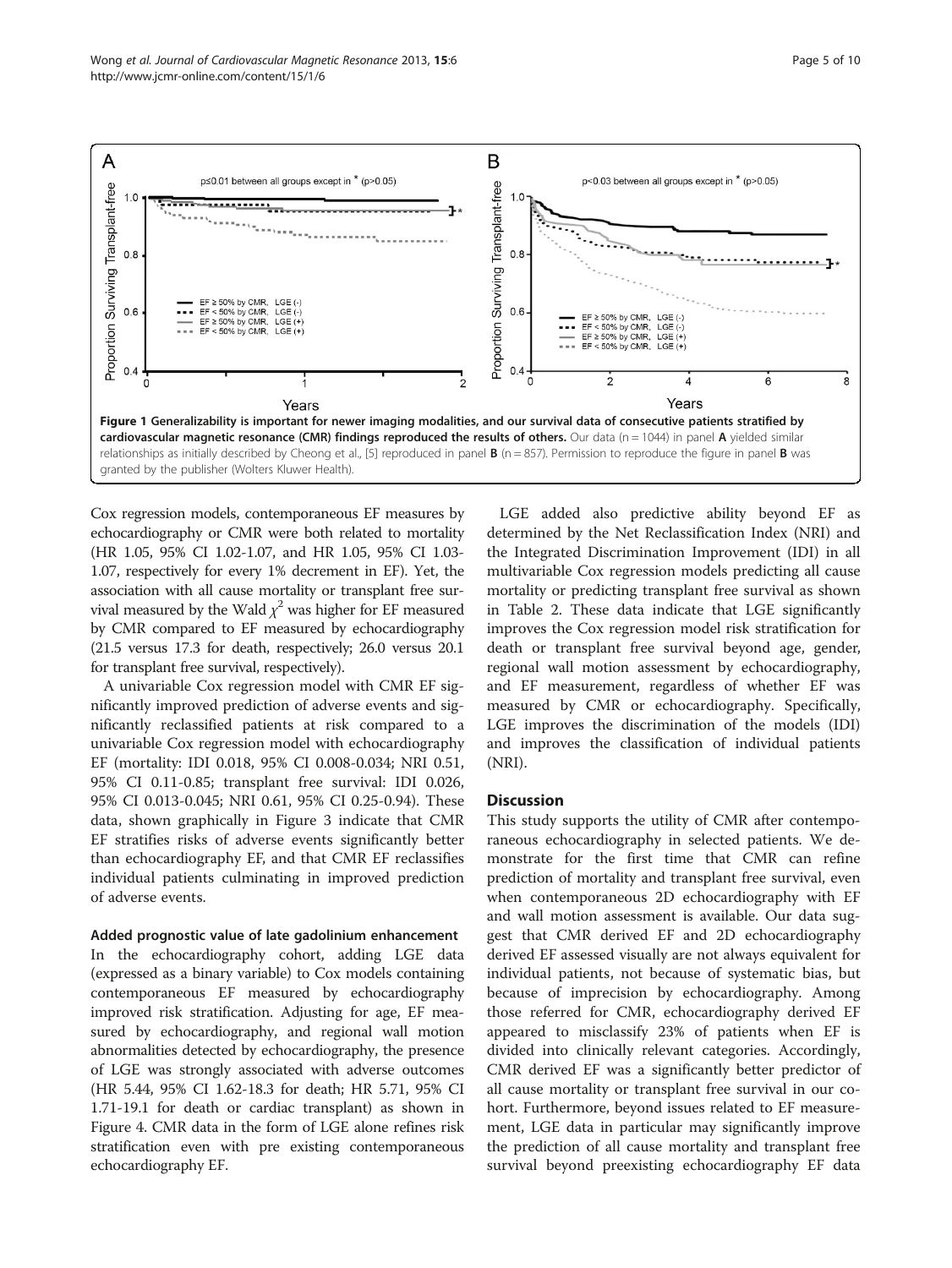<span id="page-5-0"></span>

and wall motion assessment. Thus, even when echocardiography data already exist, CMR data in selected patients can provide more robust EF assessment and additional information in the form of LGE that further improves risk stratification beyond EF. Finally, we also reproduced the relationships between EF/LGE survival curve strata previously reported by others, [\[5](#page-8-0)] affirming the apparent generalizability of CMR EF and LGE data.

Whether our findings extend to those not referred for CMR is uncertain and beyond the scope of our study. Nonetheless, our data suggest the potential for improved risk stratification with CMR EF and LGE data in selected patients. Indeed, CMR has been proposed as a clinically robust technique to assess myocardial tissue and regional and global function. LGE detection of key myocardial changes such as necrosis or fibrosis has been previously validated [\[17-19](#page-9-0)] and has been associated with improved diagnosis of prognostically relevant, clinically unrecognized myocardial infarction, [[20-23](#page-9-0)] adverse outcomes, [\[5,](#page-8-0)[20](#page-9-0)-[24](#page-9-0)] and limited functional recovery after revascularization [[25](#page-9-0)] or medical therapy. [\[26\]](#page-9-0) Similarly, EF by CMR also has been validated. [\[27](#page-9-0)] The precision of EF estimates by 2D echocardiography may be improved by more liberal use of echocardiography contrast agents [[28](#page-9-0)] or the modified Simpson's rule. [\[2\]](#page-8-0) Still, CMR provides 3D volumetric assessment for EF measurement which is superior to 2D biplane techniques and is more reproducible. [\[1,8\]](#page-8-0) An important observation from our study and others [\[28\]](#page-9-0) was that the discrepancies in EF measurement were largest in the intermediate range as shown in the Bland-Altman analysis from Figure [1.](#page-4-0) The intermediate range of EF (e.g., 30-50%) is where clinical decision making is more nuanced and possibly more reliant on accurate and precise EF measurement.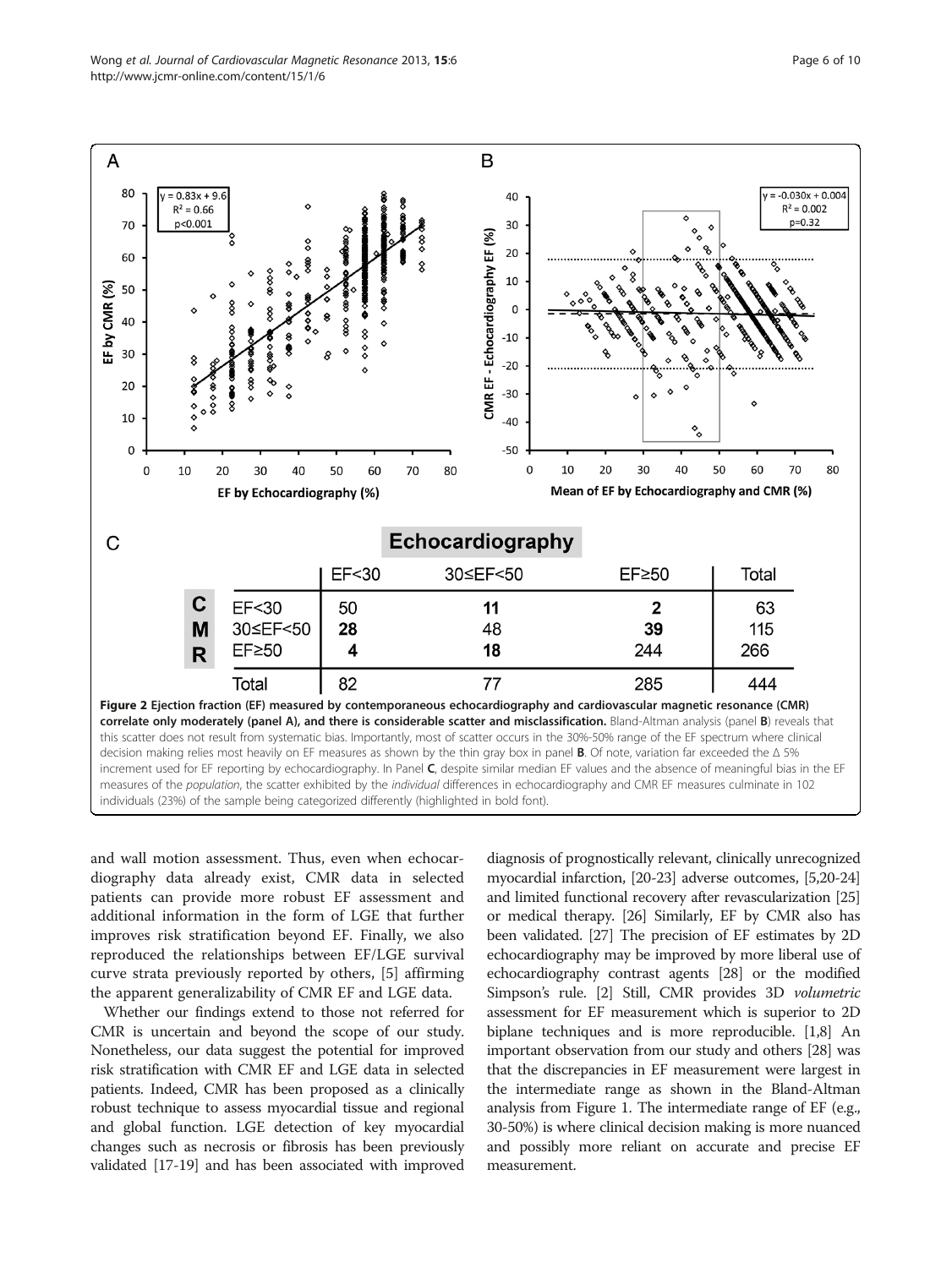<span id="page-6-0"></span>Wong et al. Journal of Cardiovascular Magnetic Resonance 2013, 15:6 Page 7 of 10 http://www.jcmr-online.com/content/15/1/6



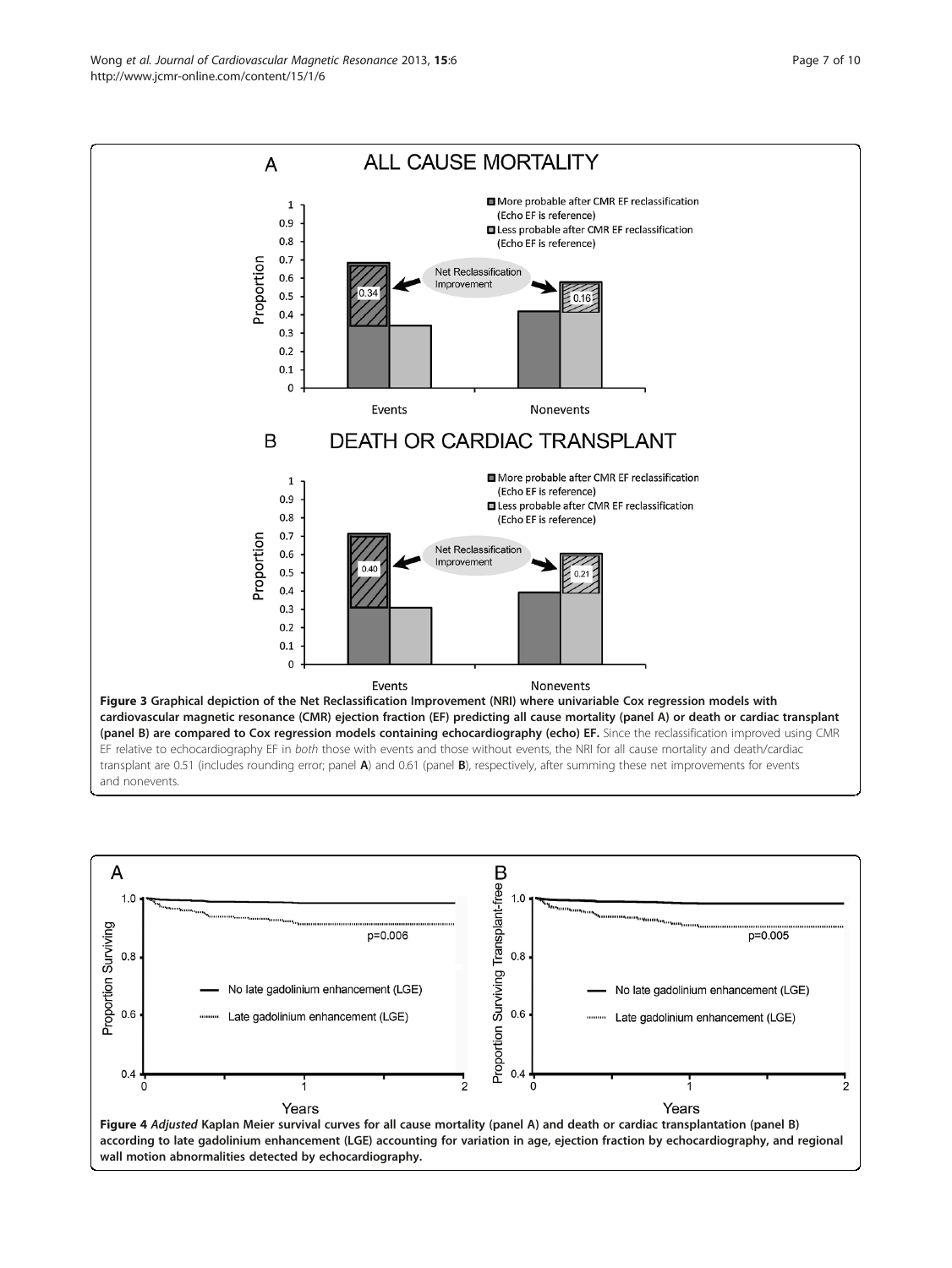<span id="page-7-0"></span>Table 2 Late gadolinium enhancement (LGE) added significant predictive ability for either death or transplant free survival beyond ejection fraction (EF), age, regional wall motion by echocardiography and gender in Cox regression models regardless of how EF was measured

| Multivariable Cox regression model: |                  | Adjusted hazard           | NRI (95% CI)      | IDI (95% CI)             |
|-------------------------------------|------------------|---------------------------|-------------------|--------------------------|
| Outcome                             | EF modality      | ratio for LGE<br>(95% CI) |                   |                          |
| Mortality                           | <b>CMR</b>       | $3.84(1.11-13.4)$         | $0.61(0.30-0.92)$ | $0.017$ (0.005, 0.028)   |
| Mortality                           | echocardiography | 4.44 (1.30-15.2)          | $0.72(0.40-0.98)$ | $0.024$ (0.008, 0.040)   |
| Transplant free survival            | CMR              | 4.02 (1.16-13.9)          | $0.64(0.35-0.93)$ | $0.018$ $(0.005, 0.030)$ |
| Transplant free survival            | echocardiography | 4.79 (1.41-16.3)          | $0.74(0.46-0.99)$ | 0.027 (0.009, 0.044)     |

All models stratified by gender and adjusted for age, regional wall motion abnormalities by echocardiography and ejection fraction (EF) by either

echocardiography or CMR. The net reclassification improvement (NRI) and integrated discrimination improvement (IDI) reflect the added performance of the model after LGE data are added.

Conceptually, we believe our data can support a clinician's decision to refer patients to CMR. When clinicians chose to refer patients for CMR, it generally yielded incremental prognostic information in our cohort. Still, it is doubtful that CMR can ever accommodate the volume of echocardiography laboratories which incur less cost. Therefore, the challenge to the cardiology community is how best to utilize CMR and echocardiography. More data are needed to identify 1) whether the improved risk stratification associated with CMR might improve patient centered outcomes and cost effectiveness relative to echocardiography-directed care through improved matching of patients and interventions, and 2) whether CMR may permit greater efficiency in the allocation of limited healthcare resources. For example, CMR may have value as a first line modality for those with known decrements in EF, or susceptibility to poor acoustic windows such as the obese or those with lung disease. Preliminary knowledge from our study that CMR with LGE has the potential to improve the classification of individual patients at risk provides an important foundation for justifying the significant costs and efforts associated with implementing such research. Even if echocardiography yielded identical EF measures as CMR, possibly with 3D techniques, LGE would still provide added prognostic value as shown in Table 2. Novel CMR techniques to quantify the extracellular volume fraction might refine risk stratification even further [\[29-35](#page-9-0)].

Ultimately, these data may have implications for clinical practice, for trials requiring risk assessment, and for efforts to gauge comparative effectiveness and improve processes of care. We speculate that for selected patients, the improvements in risk stratification offered by CMR (quantified in Table 2) may justify the higher associated upfront costs and more complex infrastructure needed to support CMR practice. Conceptually, CMR in selected patients could reduce downstream costs and minimize adverse events through improved selection of truly high risk patients for costly (relative to CMR) and invasive procedures that also carry inherent risk (e.g., defibrillator implantation). Ideally, overuse of expensive and invasive procedures could be minimized by identifying truly low risk individuals unlikely to benefit who can avoid procedure-related risks, and underuse can be minimized by identifying truly high risk individuals likely to benefit despite the procedure-related risks. Further study is undoubtedly needed to test these hypotheses which remain unconfirmed.

# Limitations

Our study has limitations. First, as with all observational studies, our sample has inherent selection/referral biases so our results may not generalize to those *not* referred for CMR. Nonetheless, we note that LGE is unique to CMR, and no echocardiography report in our study suggested sufficient uncertainty in EF determination to warrant further EF determination by alternative imaging modalities. Second, our results are obtained from a single center with a dedicated CMR scanner and significant underlying infrastructure committed to supporting CMR, so results may not generalize to centers without CMR expertise. Still, the availability of CMR is growing, and we note that we could reproduce the CMR results of others who demonstrated previously that LGE improves risk stratification, suggesting that our center's experience may not necessarily be unique. Finally, EF by echocardiography was mostly estimated visually which may represent a limitation. Yet, qualitative assessment (often without echocardiography contrast) is widespread, affirming the relevance of our data, and American Society of Echocardiography (ASE) Guidelines [[2](#page-8-0)] do not specify optimal 2D echocardiography measurement techniques for EF, i.e., qualitative versus modified biplane Simpson's method. While use of Simpson's method or 3D echocardiography may yield different results, ASE guidelines still recommend cross checking quantitative attempts with qualitative estimates, and others have reported that Simpson's method has inherent limitations compared to 3D tomographic techniques such as CMR [[1-3,8\]](#page-8-0).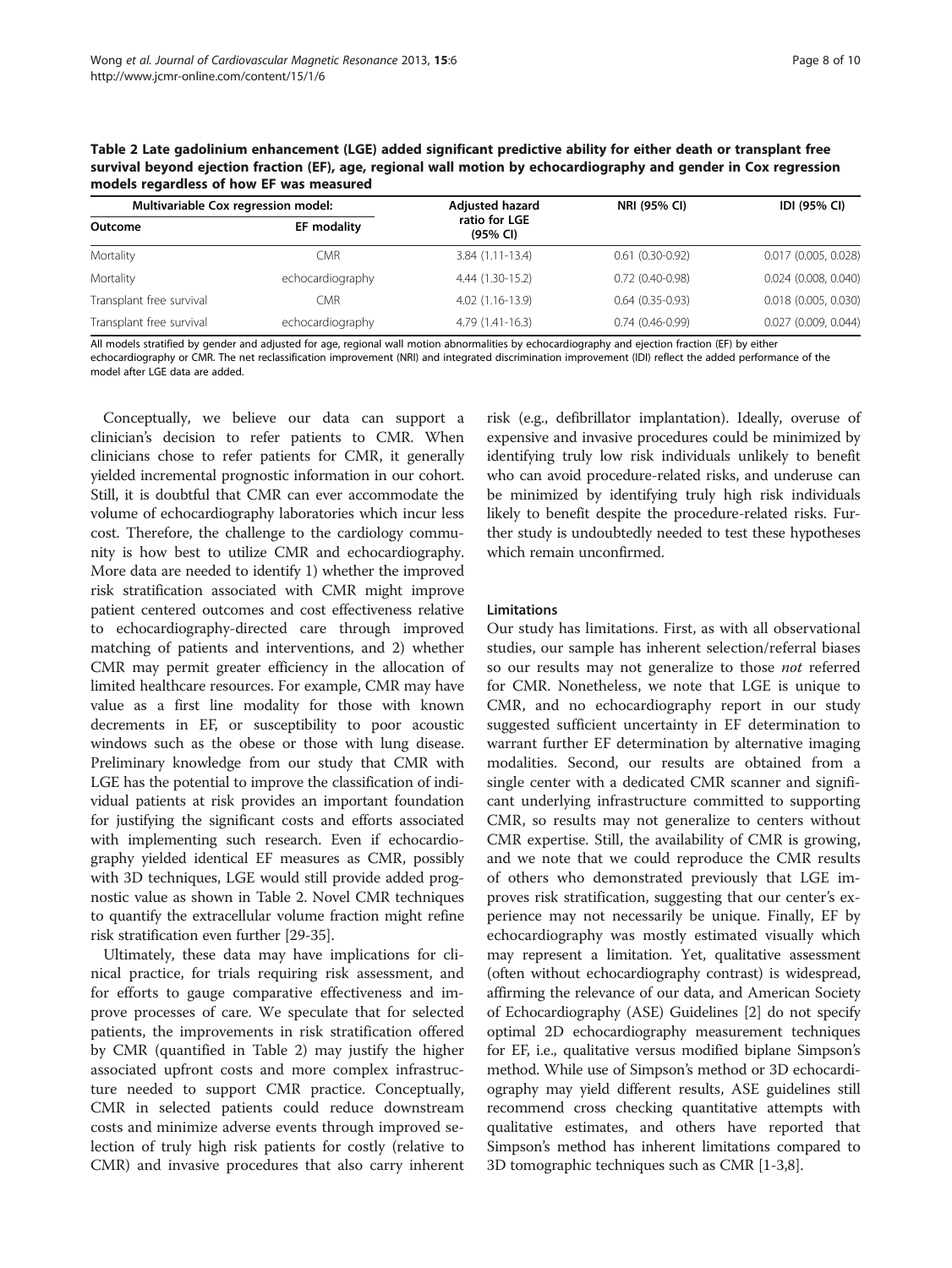# <span id="page-8-0"></span>Conclusions

In selected patients referred for CMR in a real world setting, CMR with LGE may improve risk stratification for death or the combined endpoint of death/cardiac transplantation after contemporaneous echocardiography. LGE appears to provide additional prognostic ability beyond ejection fraction. Also, visual EF measures by echocardiography and CMR are not always equivalent. Individuals may be classified differently by CMR after echocardiography, and EF measurement by CMR may better predict subsequent mortality or transplant free survival compared to EF measurement by echocardiography. The similarity of the relationships between EF and LGE to that reported by others [5] suggests our CMR data are generalizable. These data may have implications for efforts to optimize care, assess effectiveness, and allocate limited health care resources. We hope this study will promote allocation of additional resources needed to explore these issues further.

#### Abbreviations

CMR: Cardiovascular magnetic resonance; LGE: Late gadolinium enhancement; IDI: Integrated discrimination improvement; NRI: Net reclassification improvement; 3D: 3 dimensional; 2D: 2 dimensional; EF: Ejection fraction.

#### Competing interests

Dr. Schelbert has served as an unpaid scientific advisor to Siemens Medical Solutions. The remaining authors declare that they have no competing interests.

#### Authors' contributions

TCW and EBS conceived of the study design and drafted the manuscript. PK optimized CMR acquisition protocols. KP, KSP, DM, CGM, TCW and EBS collected the data. EBS performed the statistical analysis. TCW, JML and EBS interpreted CMR scans. All authors provided critical revision of the manuscript. All authors read and approved the final manuscript.

#### Acknowledgements

We appreciate the contributions of Drs. Christopher Deible and Ferenc Czeyda-Pommersheim as well as Deborah Yasko, Jim Zheng, Elizabeth Ruhl, and Michelle Navoney. We also wish to acknowledge Kevin Kennedy from Saint Luke's Mid America Heart and Vascular Institute, Kansas City, Missouri who graciously provided the SAS macro for NRI and IDI computation as well as some statistical support. Finally, we thank the patients at the University of Pittsburgh Medical Center who volunteered to participate in this research. This work was supported by: The Pittsburgh Foundation (Pennsylvania) [M2009-0068 to EBS]; an American Heart Association Scientist Development grant including a T. Franklin Williams Scholarship Award, funding provided by: Atlantic Philanthropies, Inc, the John A. Hartford Foundation, the Association of Specialty Professors, and the American Heart Association [09SDG2180083 to EBS]; a grant from the Agency for Healthcare Research and Quality [K12 HS19461-01 to TCW]; and the National Center for Research Resources (NCRR), a component of the National Institutes of Health (NIH), and NIH Roadmap for Medical Research [UL1 RR024153 indirectly to MAS, SRM, EBS].

#### Author details

<sup>1</sup>Department of Medicine, University of Pittsburgh School of Medicine, Pittsburgh, PA. <sup>2</sup>Cardiovascular Magnetic Resonance Center, UPMC, Pittsburgh, PA. <sup>3</sup> Heart and Vascular Institute, UPMC, Pittsburgh, PA.<br><sup>4</sup> Department of Padiology, University of Pittsburgh School of Med <sup>4</sup>Department of Radiology, University of Pittsburgh School of Medicine, Pittsburgh, PA. <sup>5</sup>National Heart, Lung, Blood Institute, Bethesda, MD, Maryland. <sup>6</sup>Clinical and Translational Science Institute, University of Pittsburgh, Pittsburgh, PA. <sup>7</sup>Department of Bioengineering, University of Pittsburgh, Pittsburgh, PA. <sup>8</sup>Center for Quality, Outcomes, and Clinical Research, UPMC, Pittsburgh, PA.

Received: 16 July 2012 Accepted: 17 December 2012 Published: 16 January 2013

#### References

- 1. Chuang ML, Hibberd MG, Salton CJ, Beaudin RA, Riley MF, Parker RA, Douglas PS, Manning WJ. Importance of imaging method over imaging modality in noninvasive determination of left ventricular volumes and ejection fraction: assessment by two- and three-dimensional echocardiography and magnetic resonance imaging. J Am Coll Cardiol. 2000; 35:477–84.
- 2. Lang RM, Bierig M, Devereux RB, Flachskampf FA, Foster E, Pellikka PA, Picard MH, Roman MJ, Seward J, Shanewise JS, et al. Recommendations for chamber quantification: a report from the american society of Echocardiography's guidelines and standards committee and the chamber quantification writing group, developed in conjunction with the european association of echocardiography, a branch of the european society of cardiology. J Am Soc Echocardiogr. 2005; 18:1440-63.
- 3. Caiani EG, Corsi C, Zamorano J, Sugeng L, MacEneaney P, Weinert L, Battani R, Gutierrez-Chico JL, Koch R, Perez de Isla L, et al. Improved semiautomated quantification of left ventricular volumes and ejection fraction using 3-dimensional echocardiography with a full matrix-array transducer: comparison with magnetic resonance imaging. J Am Soc Echocardiogr. 2005; 18:779–88.
- 4. Cicala S, de Simone G, Roman MJ, Best LG, Lee ET, Wang W, Welty TK, Galloway JM, Howard BV, Devereux RB. Prevalence and prognostic significance of wall-motion abnormalities in adults without clinically recognized cardiovascular disease: the strong heart study. Circulation. 2007; 116:143–50.
- 5. Cheong BY, Muthupillai R, Wilson JM, Sung A, Huber S, Amin S, Elayda MA, Lee VV, Flamm SD. Prognostic significance of delayed-enhancement magnetic resonance imaging: survival of 857 patients with and without left ventricular dysfunction. Circulation. 2009; 120:2069–76.
- 6. Klem I, Shah DJ, White RD, Pennell DJ, van Rossum AC, Regenfus M, Sechtem U, Schvartzman PR, Hunold P, Croisille P, et al. Prognostic value of routine cardiac magnetic resonance assessment of left ventricular ejection fraction and myocardial damage: an international, multicenter study. Circ Cardiovasc Imaging. 2011; 4:610-9.
- 7. Bellenger NG, Burgess MI, Ray SG, Lahiri A, Coats AJ, Cleland JG, Pennell DJ. Comparison of left ventricular ejection fraction and volumes in heart failure by echocardiography, radionuclide ventriculography and cardiovascular magnetic resonance; are they interchangeable? Eur Heart J. 2000; 21:1387–96.
- 8. Grothues F, Smith GC, Moon JC, Bellenger NG, Collins P, Klein HU, Pennell DJ. Comparison of interstudy reproducibility of cardiovascular magnetic resonance with two-dimensional echocardiography in normal subjects and in patients with heart failure or left ventricular hypertrophy. Am J Cardiol. 2002; 90:29–34.
- 9. Vandenbroucke JP. Prospective or retrospective: what's in a name? BMJ. 1991; 302:249–50.
- 10. Harris PA, Taylor R, Thielke R, Payne J, Gonzalez N, Conde JG. Research electronic data capture (REDCap)–a metadata-driven methodology and workflow process for providing translational research informatics support. *J Biomed Inform.* 2009; 42:377-81.
- 11. Kramer CM, Barkhausen J, Flamm SD, Kim RJ, Nagel E. Standardized cardiovascular magnetic resonance imaging (CMR) protocols, society for cardiovascular magnetic resonance: board of trustees task force on standardized protocols. J Cardiovasc Magn Reson. 2008; 10:35.
- 12. Kellman P, Arai AE, McVeigh ER, Aletras AH. Phase-sensitive inversion recovery for detecting myocardial infarction using gadolinium-delayed hyperenhancement. Magn Reson Med. 2002; 47:372–83.
- 13. Ledesma-Carbayo MJ, Kellman P, Hsu LY, Arai AE, McVeigh ER. Motion corrected free-breathing delayed-enhancement imaging of myocardial infarction using nonrigid registration. J Magn Reson Imaging. 2007; 26:184–90.
- 14. Pencina MJ, D'Agostino Sr RB, D'Agostino Jr RB, Vasan RS. Evaluating the added predictive ability of a new marker: from area under the ROC curve to reclassification and beyond. Stat Med. 2008; 27:157–72. discussion 207–112.
- 15. A SAS<sup>®</sup> macro to compute added predictive ability of New markers predicting a dichotomous outcome. [\[http://analytics.ncsu.edu/sesug/2010/](http://analytics.ncsu.edu/sesug/2010/SDA07.Kennedy.pdf) [SDA07.Kennedy.pdf](http://analytics.ncsu.edu/sesug/2010/SDA07.Kennedy.pdf)].